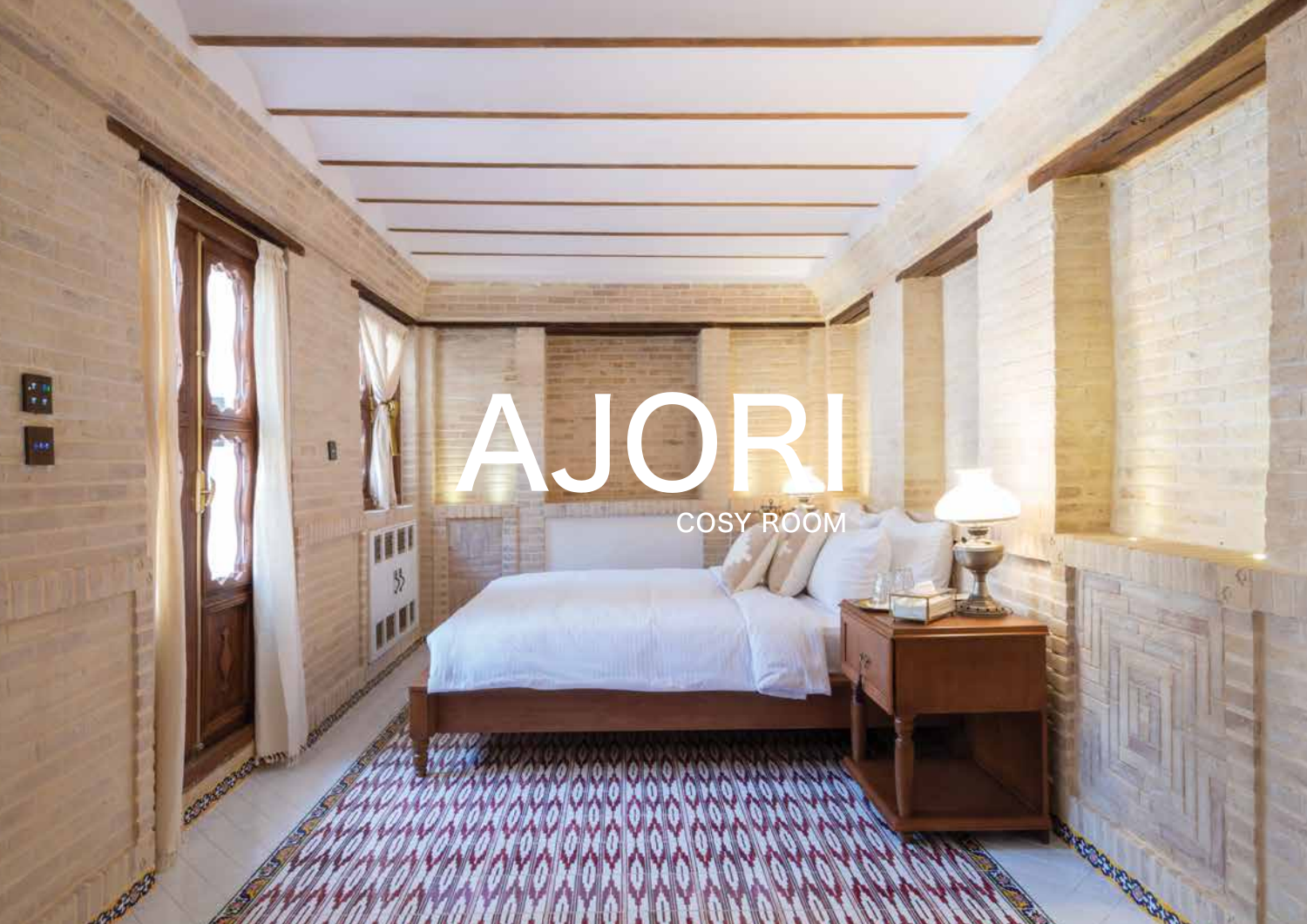## Complimentary services : **خدمــــات تقدی�**

- . Exclusive toiletries
	- . Corona hygiene kit
	- . Fresh towels
	- . Satine robes
	- . Aromatherapy pillow menu
	- . Free wifi
	- . A la carte breakfast
	- . Complimentary coffee, tea & delight service throughout the day
	- . Complimentary mini bar with refresh-
	- ing drinks & small bites
	- . HMS
	- . Roof terrace
	- . Private yard
	- . 24 security
	- . Luggage room
	- . 24 reception
	- . Air conditioning
	- . Housekeeping . Bathroom
- 
- . Safebox
- . Wake up service

## Upon request services :

- . Transfer/ CIP Services
- . Laundry
- . Room Service
- . Resturant & Cafe
- . Massage
- . Facial Treatment
- . Hair stylist / Hair cut
- 
- 
- 
- 



- فرودگاهی CIP ترانسفر و خدمات . خشکشویی .
	-

**خدمــــات درخواستی**

لوازم بهداشتی اختصاصی .

• مینی بار بهمراه نوسیدنی<br>• سیستم هوشمند خدمات

حوله های لطیف . • حوبه های نطیف<br>• ربدوشامبر ابریشمی منوی بالش معطر . اینترنت پر سرعت . صبحانه انتخابی .

پارکینگ . • پردینک<br>• تراس بام حیاط اختصاصی . حراست ۲۴ ساعته . فضای نگهداری چمدان . پذیرش ۲۴ ساعته . تهویه مطبوع . خدمات خانه داری . حمام اختصاصی در اتاق . صندوق امانات در اتاق .

.<br>. بسته اختصاصی پیشگیری از کرونا

پذیرایی ۲۴ ساعته / چای ، قهوه، شیرینی . • پدیرایی ۱۲ساعته ۲ چای ، قهوه، سیرینی<br>• مینی بار بهمراه نوشیدنی های تازه و لقمه

> روم سرویس . رستوران و کافه .

مانیکور و پدیکور . لوازم جانبی یوگا . راهنمای چند زبانه . تور پیاده در بافت . پزشک اورژانس . **.** پرست <sub>اوررا</sub>ىس<br><sub>-</sub> تماشای فیلم در تخت

زنگ بیداری .

- رسىور<br>ماساژ
- خدمات پوست و صورت . پیرایش .
	- -
		-
	-
- . Manicure / Pedicure
	- . Yoga Accesories
		-
	- . Multi Language Guide / City Tours
	- . Emergency Physician Visit
	- . Movie in bed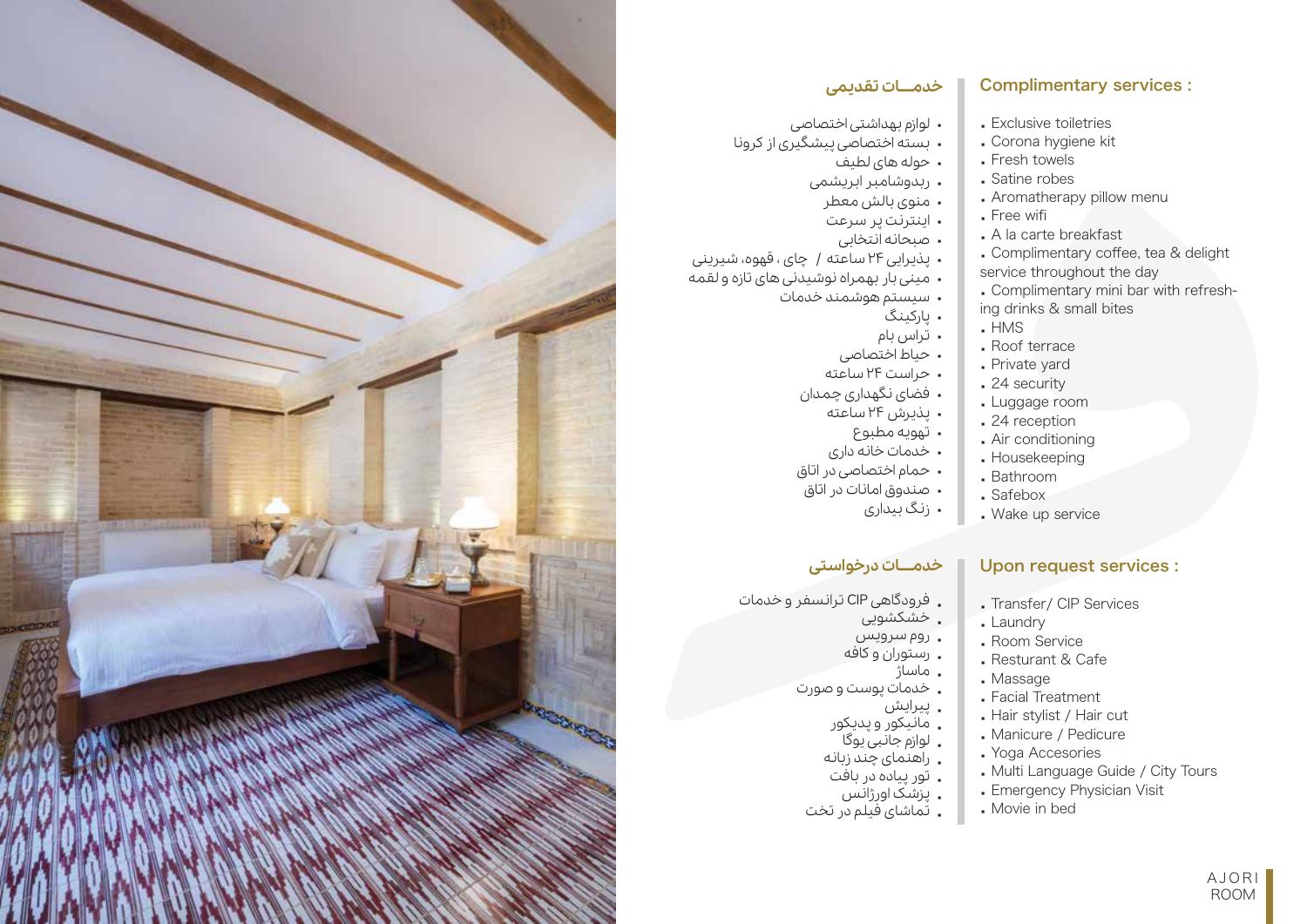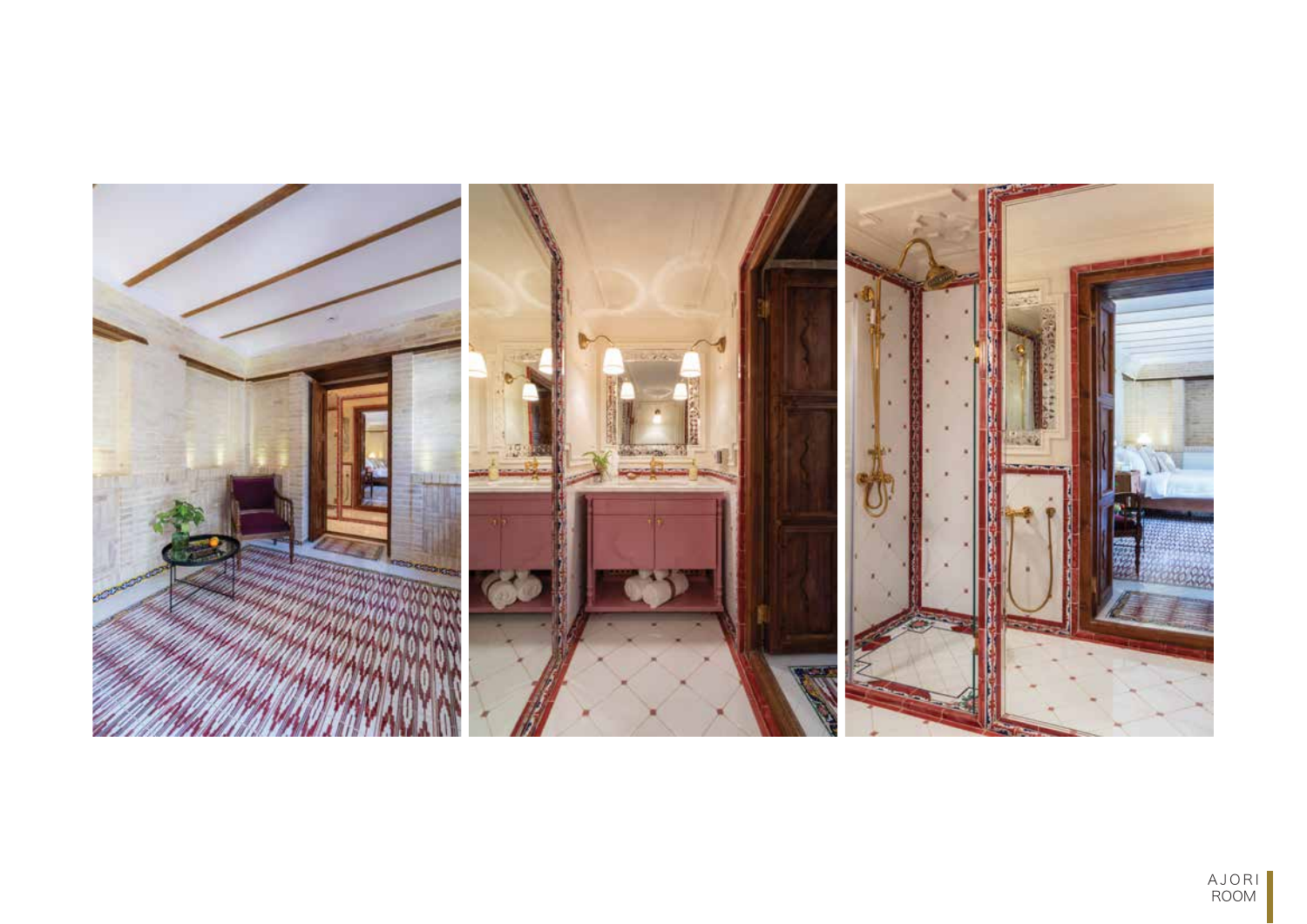



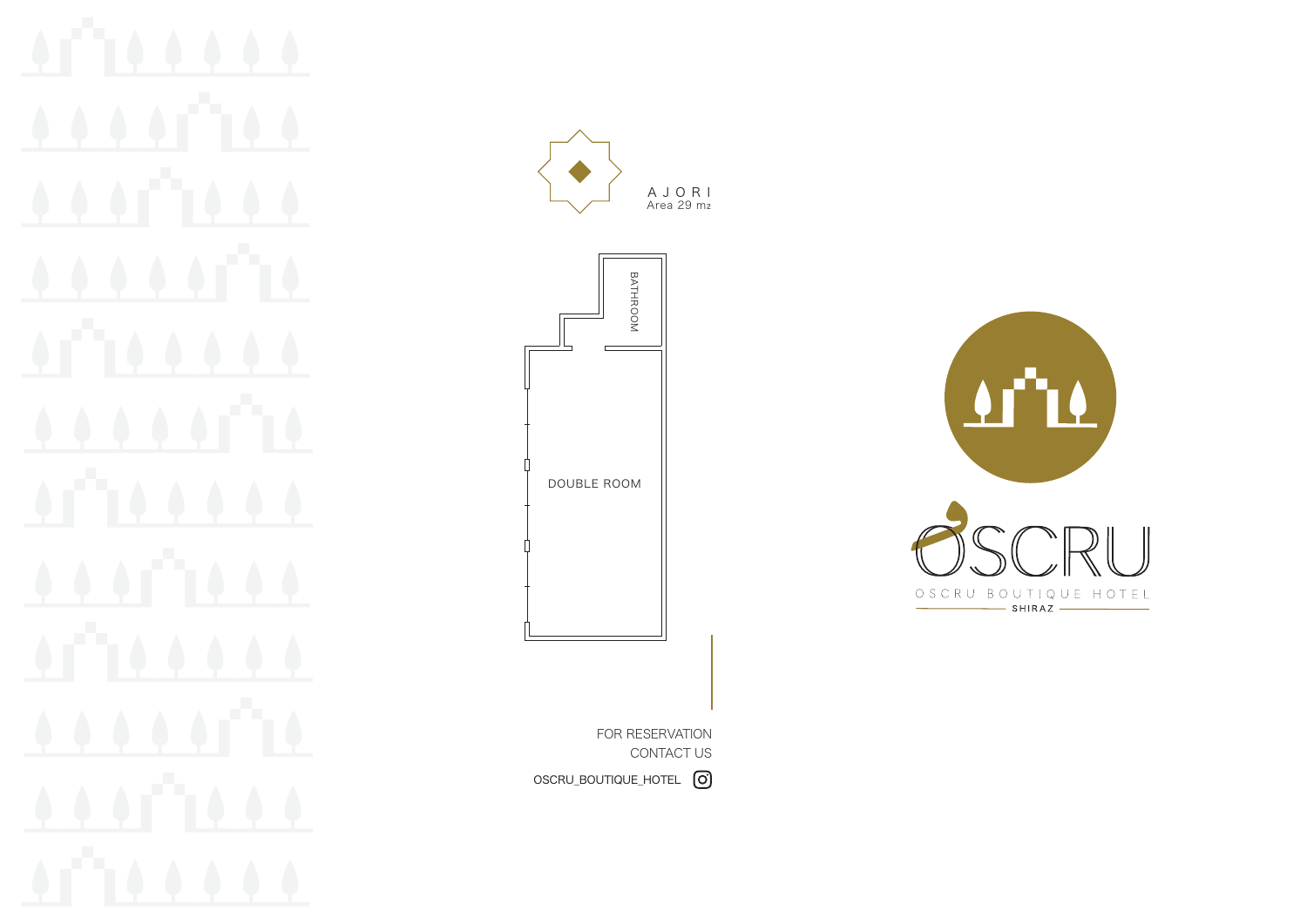